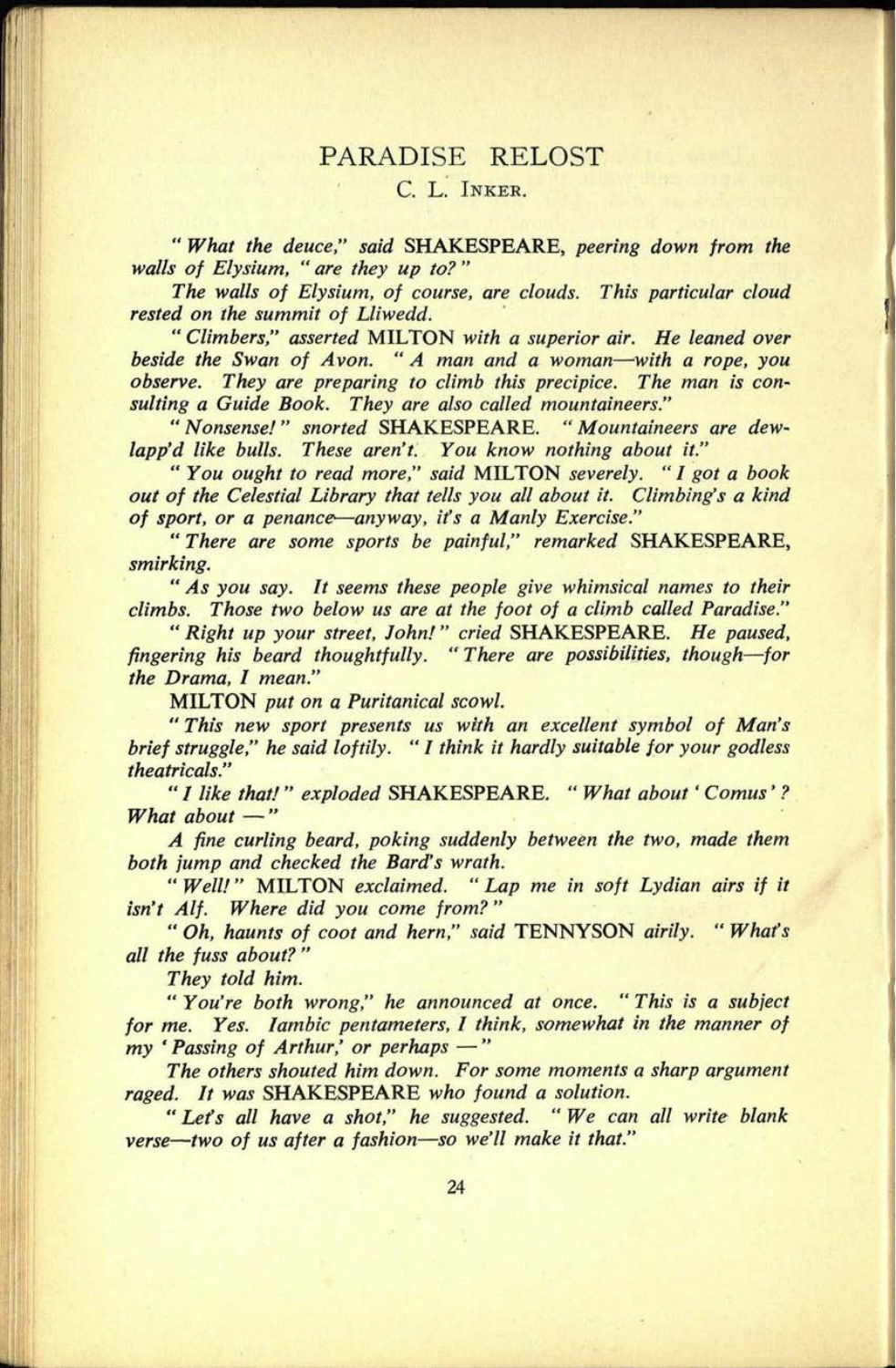" *Ifs an idea," conceded* MILTON. " *Limit each man to twentyfour lines. Any competitor falling into rhyme "*

*" Pays for drinks before lunch," finished* TENNYSON. *They agreed.*

*"Bags I start," said* MILTON. *"After all, it* is *Paradise they're after."*

*They agreed again.* MILTON *struck an attitude and began:*

Hail, holy Guide! offspring of Messrs Noyce And Edwards! Lliwedd's glories lie display'd Between thy covers green, as Hesperus Shone before Ercles: set my nailed boot Upon the earliest holds of Paradise. Thus Adam spake, upon the Heather Shelf Expectant, while his Spouse about her waist Entwined the sinuous rope, and wond'ring eyed The god-like Shape, who o'er his Book did brood Like Chaos o'er th' Abyss, and, brooding, said: -Here saith the Book, that by the yellow rib Of Yellow Slab and leftward of the bulge Are shallow ribs and grooves for fifty feet Upsurgent towards the crest; of these the rib Most central we should take; Severe it is, But Just. Fair Consort, turn thy lucent orbs Upon the adamantine faces of the crag And say if in their grooved lineaments Thou seest aught vouchsafing charity. -To which his erstwhile Rib in answer spake: O Blind! The sacred Book thou hold'st should prove Sufficient to thy need, and

## *Here the speaker paused.*

**35. 0122**

*" That's about twenty-four lines, isn't it? " he said.*

*" Twenty-one and a half," replied* SHAKESPEARE, " *but its plenty. Beats me why you don't cut out all those ' spakes' and ' thuses' and just stick ' Adam' or ' Eve' in the margin to show who's speaking. Think how it would have improved those epics of yours especially if you pu<sup>t</sup> in a few stage directions as well, like ' Trumpet sounds; enter Gabriel,' or 'Exit Mammon jingling his loose change' or "*

*" Suppose you stop carping," said* MILTON *irritably, " and go on from where I left off."*

*" Not me," said* SHAKESPEARE. " *I'm only a Gentleman though mind you, I've got a coat of arms. No, I think our Baron should come next. After you, Alf."*

*"That's most frightfully decent of you, Will," said* TENNYSON. " *Here goes then ":*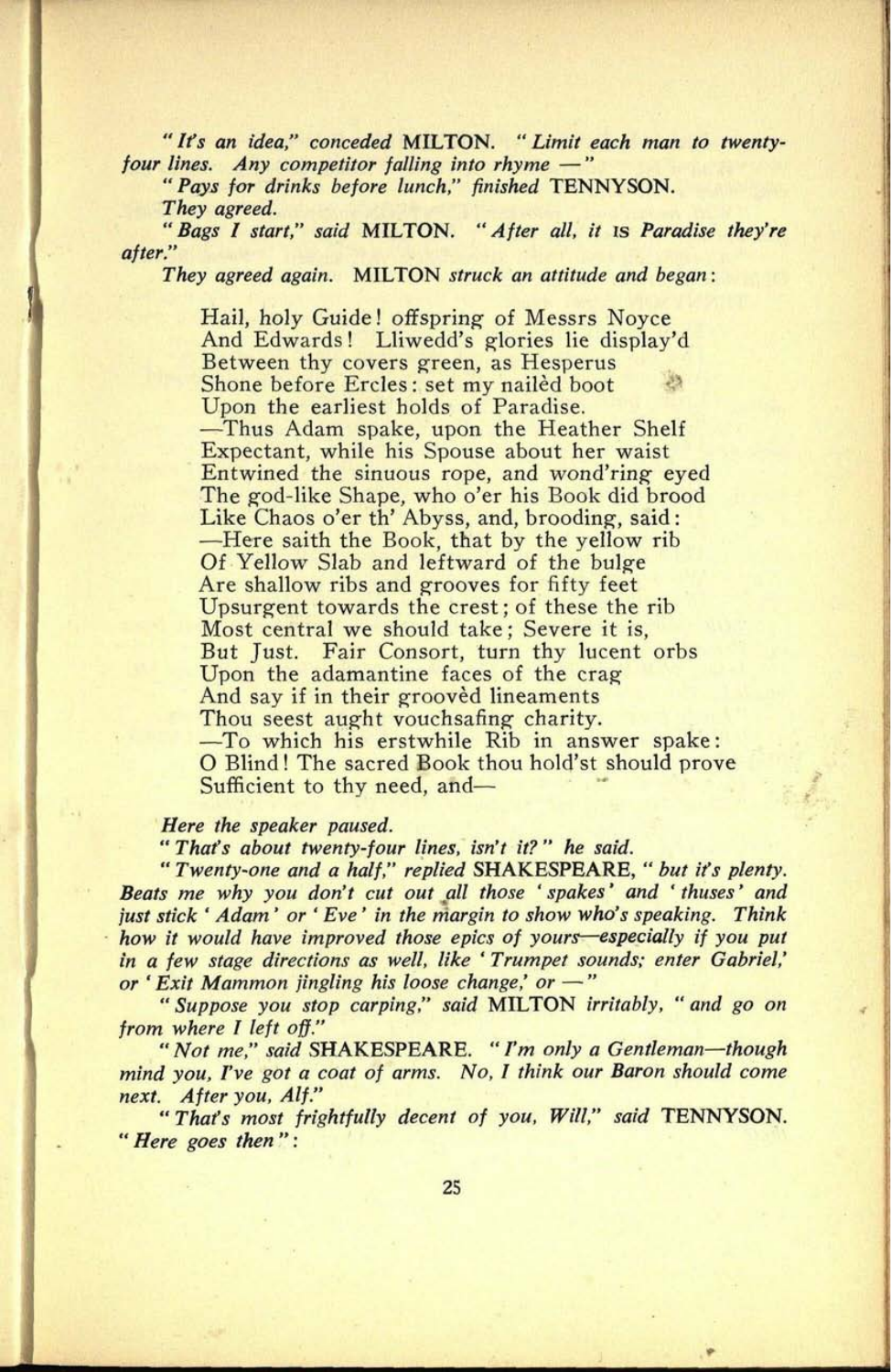Then slowly answer'd Adam from the crag-

" *Wait a bit!" interrupted* MILTON. *"Adam hadn't got on to the crag when I left him."*

*" Well, he has now," retorted* TENNYSON *snappishly. " He's twenty feet up, see? I'll put him where I like, see? "*

*" All right, all right," said* SHAKESPEARE *hastily. " Poetic licence. Objection overruled. Begin again." '*

TENNYSON *began again:*

Then slowly answered Adam from the crag: The old valour changeth, yielding place to qualms, And one good clutch-hold would transform the world From peril into safety. Let me pause ; For what are men better than sheep or goats That nourish a blind hope within the brain If, knowing they are in a sticky place, They turn not back? More lives are saved by care Than this world dreams of. Eve, I'm feeling sick, For all my mind is clouded with a doubt That this is not the proper route at all—

We are on Purgat'ry, not Paradise.

It's raining, too-Great God! I'd rather be-

" *Oh, you sneak!" cried a new voice. " You pinched that from my Sonnet!"*

*It was* WORDSWORTH. *The others yelled at him to shut up. He quailed. His lip trembled as though he were seven.*

*" I only happened to be wandering about," he began plaintively.*

*" Well, you can jolly well wander off again," snarled* SHAKES-PEARE.

*He wandered, lonely as a cloud . . .*

*" These interruptions!" sighed* TENNYSON, *and continued:*

It's raining, too-Great God! I'd rather be In the island-valley of Avilion,

Where falls not hail, nor rain, nor any snow, Than on this blasted cliff. I'm coming down. Then loudly cried the bold and beauteous Eve, Clothed in patch'd breeches, mystic, wonderful: Ah! My Lord Adam, whither shall I go? For now I see the true old times are dead, When every morning brought a new Severe, And each Severe a smooth and certain lead. Yet once more, O ye Digits, and once more You bright tricounis-

" *Hey! " said* MILTON *suspiciously. " Don't J know the sound of that? "*